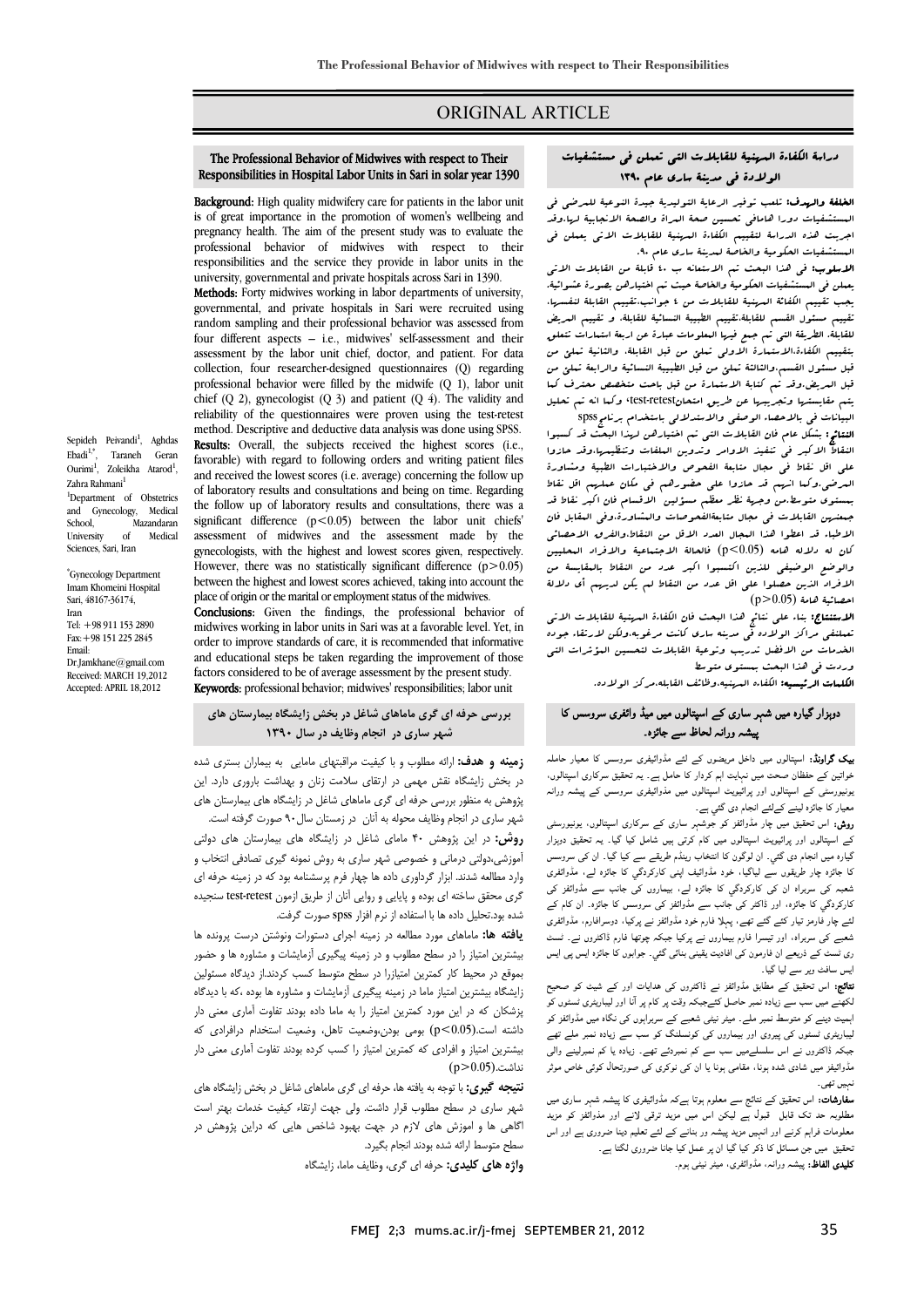### **INTRODUCTION**

 The approach of today's world is getting back to logic and ethics. Human being is going to provide his material and different periods of time. Therefore ethics can be considered as the center and focus of future world developments. This viewpoint mostly affects majors which are pioneers in giving services to people. Medical sciences and exemplary ethical aspects in the past, present, and future. Today world's developments include specifications which have caused the need to an ethical approach in spiritual needs through a logical and ethical after passing majors are such fields which have been full of considerable medical professions to be an undeniable requirement (1).

medical protessions to be an undeniable requirement (1).<br>If for reaching health improvement, professional qualification is considered as the main condition, therefore because of its being comprehensible, infrastructural and topic-based, all development pre-requirements and high quality service are also achieved (2). As the basis of ethics is considered equal to be qualified to be a professional. It means that if the midwife achieves the qualification and skill to identify good from bad and make herself do advantageous jobs and prevent herself from doing advantages in the health care field (3). Now, if we generalize this matter, it means to develop professional advantages through planning, midwifery will do health care well and development or what the society expects us to do (4). Although ethic priority has been very much emphasized, what is considered in practice at the moment is uncertainty about professional qualifications, midwives' qualifications, originate from inside and outside of health system (5), this developing and dynamic system needs a personnel with professional qualifications that can take ethical and favorable care. This requires the personnel to besides having critical thinking, clinical decision making, clinical judgment, ethical reasoning, and effective relationship with the patient identifying good from bad, professional qualification can be disadvantageous ones, her deeds lead to the development of nothing is done badly which will lead to qualification abilities, and skills are repeatedly criticized. These criticisms appropriate functional skills, be very much efficient in (6).

 Giving favorable and high quality midwifery care to adopted women's health and fertility hygiene. This study has been conducted with the purpose of studying the professional behavior of midwives working in educational governmental, treatment governmental, and private hospitals of Sari in giving services and doing their burdened tasks in winter of 1390 patients in labor unit plays an important role in improving 1390.

#### **METHODS**

 $\overline{a}$  been conducted sectionally in 1390. Participants included 40 midwives working in educational governmental hospital (Imam Khomeini hospital), treatment governmental hospital (Hekmat hospital), and private (Nimeh-Shaban and Shafa nosphals) of sari who were selected unough simple random<br>sampling by using number table, sample size was chosen according to the results of previous studies and sample size formula with  $\alpha$ =0.05. The applied questionnaire was The present study is descriptive cross-sectional which has hospitals) of Sari who were selected through simple random

 after studying some previous studies. The general part included background specifications (demographic) and the expected (7, 8) qualifications of the participants which are planned based on international codes of medical ethics and special part included 13 questions which assessed four as follows:

 1- Being responsible: punctuality and doing burdened responsibilities perfectly and respecting rules and regulations.

 2- Communication skills: honesty and appropriate behavior and cooperation with the patient, his family, and colleagues.

ŗ committed to do professional responsibilities, faithfulness to 3- Professionalism and respecting others: being ethics, and being sensitive to patients' problems.

 4- Fair and system-centered function: taking the advantages of system and organization in to consideration, taking cost-effective treating steps. The study of midwife which were: self-assessment of the midwife, labor unit chief's assessment of midwife, physician's assessment of midwife, and patients' assessment of midwife. Data professionalism. Questionnaire number 1 was filled by the midwife herself, number 2 by labor unit's chief, number 3 professionalism was assessed through four different aspects collection tools were four questionnaires about by a gynecologist, and number 4 by patients.

 The score of each one of the choices was based on a Likert  $7$  to 9. For the determination of the validity of data collection tool content validity was used, and therefore the questionnaires were distributed among some instructors and experts and with using their opinions and content and ambiguities were omitted so that its validity was confirmed. For calculating the reliability of the questionnaire different methods are used which are: test- rates method, parallel tests, Alpha Cronbach (9). According the determination of the reliability of the questionnaire, for this purpose the first questionnaire was distributed among some midwives before conducting the main step of the study and after collecting them, reliability was analyzed and<br>necessary the CDS 16, there can also present in the 0.05 for the questionnaire with expressed appropriate reliability and validity. Data was analyzed by SPSS 16; distribution and scale of 1 to 9; unfavorable 1 to 3, average 4 to 6, favorable consultations, the questions were studied from the point of to the condition of the study Alpha-Cornbach was used for measured by SPSS 16. Alpha Cronbach was achieved as 0.85 central, ANOVA, and post hoc.

### **RESULTS**

The average age of participants was  $36.3 \pm 10.9.4$  midwives (10%) had a job record less than 5 years, 14 (35%) between 5 to 10 years, and 22 people (55%) more than 10 years. 30 midwives  $(83.3%)$  were local, and 6  $(16.7%)$  were not.4 midwives hadn't filled the questionnaire.

From the viewpoint of midwives themselves, they were skilled favorably in all fields. From the viewpoint of the labor unit chief, midwives got the highest score  $53 \pm 1.8$ (out of 54) in laboratory follow up (being responsible).

 The score given in its field by the gynecologist was  $42.9 \pm 7.7$  which was significantly different from the chief's opinion. Also from the viewpoint of labor unit chief,

 $\overline{a}$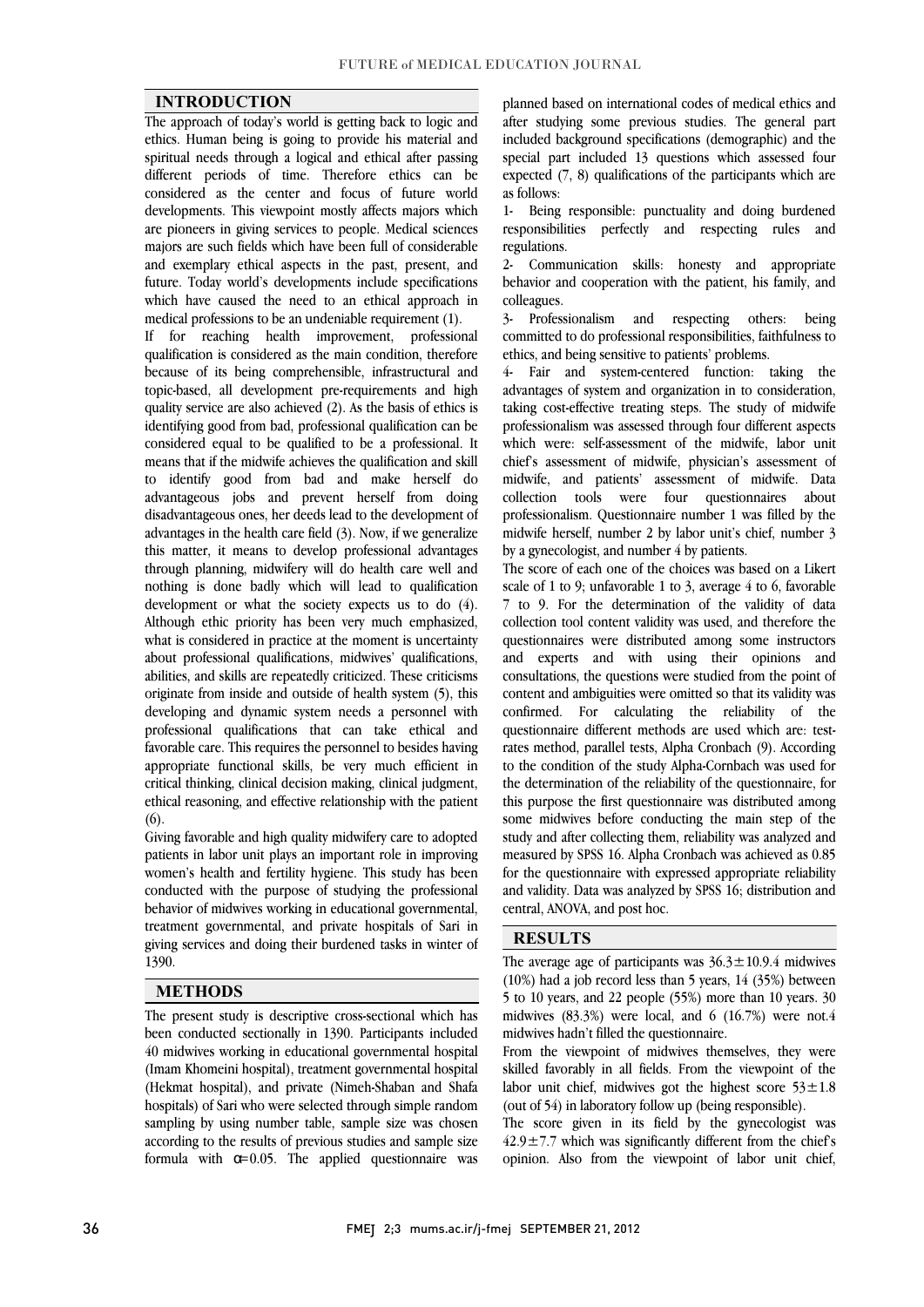$\overline{a}$ 

midwives got the lowest score, (professionalism).

midwives got the towest score, (professionalism).<br>From the viewpoint of gynecologists, midwives got the lowest score in not caring about the appearance and covering themselves properly,  $24.7 \pm 5$  out of 36, and laboratory tests, consultations follow up and taking early diagnostic and treating actions (being responsible),  $42.9 \pm 7.7$  out of 54 and got the highest score in punctuality diagnostic and treating actions (being responsible), (system-centered function),  $20.7 \pm 4.5$  out of 27.

### **DISCUSSION**

**THSC USSION**  and it seems that professional behavior of midwives working in labor units of Sari hospitals is favorable.

 Sokhanvar in the study of awareness rate of nursing ethical principles in clinical decision making and its application university of Medical Sciences opinion the rate of applying ethical principles in clinical decision making has not been favorable and nurses were not able to apply ethics in the from the viewpoint of nurses state that in nurses of Shiraz real workplace (10).

real workplace (10).<br>Gaul expresses that in contrast with the availability of books, journals, and various sources in the case of professionalism, teaching of ethics is not in a way that the students comprehended ethical reasoning appropriately and are not quanned sumclemuy in this med (11). On the other hand,<br>playing roles appropriately, doing their responsibilities besides taking technical actions, paying more attention to legal and ethical aspects of their job can be trained and suitable strategies for ethical function can be accessible and qualified sufficiently in this filed (11). On the other hand, developed (12).

developed (12).<br>Homaee Rahimi for becoming aware of patients' viewpoints in the case of invasion of their privacy presented that 81.2% of patients were unsatisfied with invasion of their privacy and 78% were not satisfied with secret keeping, 75.4% with one of the reasons of these problems was lack of knowledge and appropriate training in the case of respecting patients' not getting enough attention and enough care. He said that rights and professional ethics (13).

 History of midwifery as a holy profession which gives the sense of giving services and ethical commitment in this profession and it is expected that the given services are humanistic and ethical. Although in our study the midwives' professional behavior is favorable but in previous studies this was not favorable, therefore this profession as a system valuable services in hard conditions automatically conveys

 has to find a solution for this problem among which the firsts are the concentration focus and effecting status of educational centers educational centers.

 The importance of ethical care is to an extent that it is sometimes more than technical aspects. This point is not because paying attention to ethics in taking care precedes the need to constant learning and doing appropriate tasks (13). Thus, investment in the case of ethical qualification of services. Ethical responsibilities besides ethics improvement are performed better if they are initialized in it, therefore planning methods and ethics improvement structures seem just a deduction that originates from human's instinct and tendency to good-temperedness, but it is a logical matter the staff of this field is a ways to improve the quality of necessary (14).

necessary (14).<br>In Iran's course curriculum although ethical courses are somehow discussed, but a plan is need for ethics subjects and students' encounter with ethical problems. Also this should be taken in to consideration by people in change and programmers therefore appropriate conditions for the one of the important criteria for caring patients are provide (15). The results of Vahedian and Elhani's study also have shown that future studies have to focus on instructors, and clinical trains, personnel, and even nursing students as education on ethics should be taken in to consideration. Organizational factors and different fields related to ethical decision making training have to be studied and discussed improvement of professional behavior qualification which is future professionals of this field and the effect of constant in future (16).

 According to the limited number of studies in the field of professionalism in Iran in comparison to other countries, the results of present studies and this study in contrast with the favorability of professional behavior of midwives of medical team specially nurses and midwives who are directly in contact with patients in the case of solving ethical matters and decision making more planned actions and understudy, indirectly expresses that In this field the ability studies are needed.

### **ACKNOWLEDGEMENT**

 Conflict of interest: The authors declare no conflict of interest.

Funding and support: This research was supported by Mazandaran University of Medical Sciences, Sari, Iran.

#### **REFERENCES**

1. Horton K, Taschudian V, Forget A. The value 0f nursing: a literature review. Nurse Ethics 2007; 14(6): 16-40.

Kosowaski M, Roberts VW. When protocols are not enough. Intuitive decision making by novice nurce practitioners. J Holist Nurse 2003; 21(1): 52-7.

3. Fitzergland L, van Hooft S. A socratic dialogue on the question ´ What is love in nursing? ´ Nurse Ethics 2000; 7(6): 481-91. 4. Carr T. Mapping the processes and qualities of spiritual nursing care. Qual Health Res 2008; 18(5): 686-700.

5. Hart PA, Oslon DK, Fredrikson L,

l mcabvern P. Competencies most valued by<br>employers implication for master 's prepared occupational health nurses. McGovern P. Competencies most valued by AAOHN J 2006; 54(7): 327-35.

 $\overline{a}$ 

AAOHN J 2006; 54(7): 327-35.<br>6. BJ ork IT. What constitutes a nursing practical skill? West J Nurse Res 1999; 21(1): 51-70.

Mirzazadeh A. Ethical issue confronted by<br>Mirzazadeh A. Ethical issue confronted by medical students during clinical rotations. Medical Education 2010:44: 723-30. 7. Nikravesh Fard N, Asghari F, [Persian].<br>8. Feud

 8. Feudtner C, Christakis DA, Christa NA. Do clinical clerks suffer ethical erosion?

ethical environment and personal development. Students preceptions of their Acad Med 1994; 69(8): 670-9.

 $\overline{a}$ 

9. Saroukhi B. Hesearch method of<br>science on society. Researcher center of 9. Saroukhi B. Research method of humanity, 2007.

10. Sokhanvar R. Assessment of<br>knowledge of nursing ethics in clinical decisions and using it from viewpoints of nurses of Shiraz University of Medical Sciences, 1997. Proceeding of National<br>Conference of Ethics and Law in Nursing; I 10. Sokhanvar R. Assessment Sciences, 1997. Proceeding of National 2001: 13. [Persian].

11. Gaul AL. Ethics content in baccalaureate